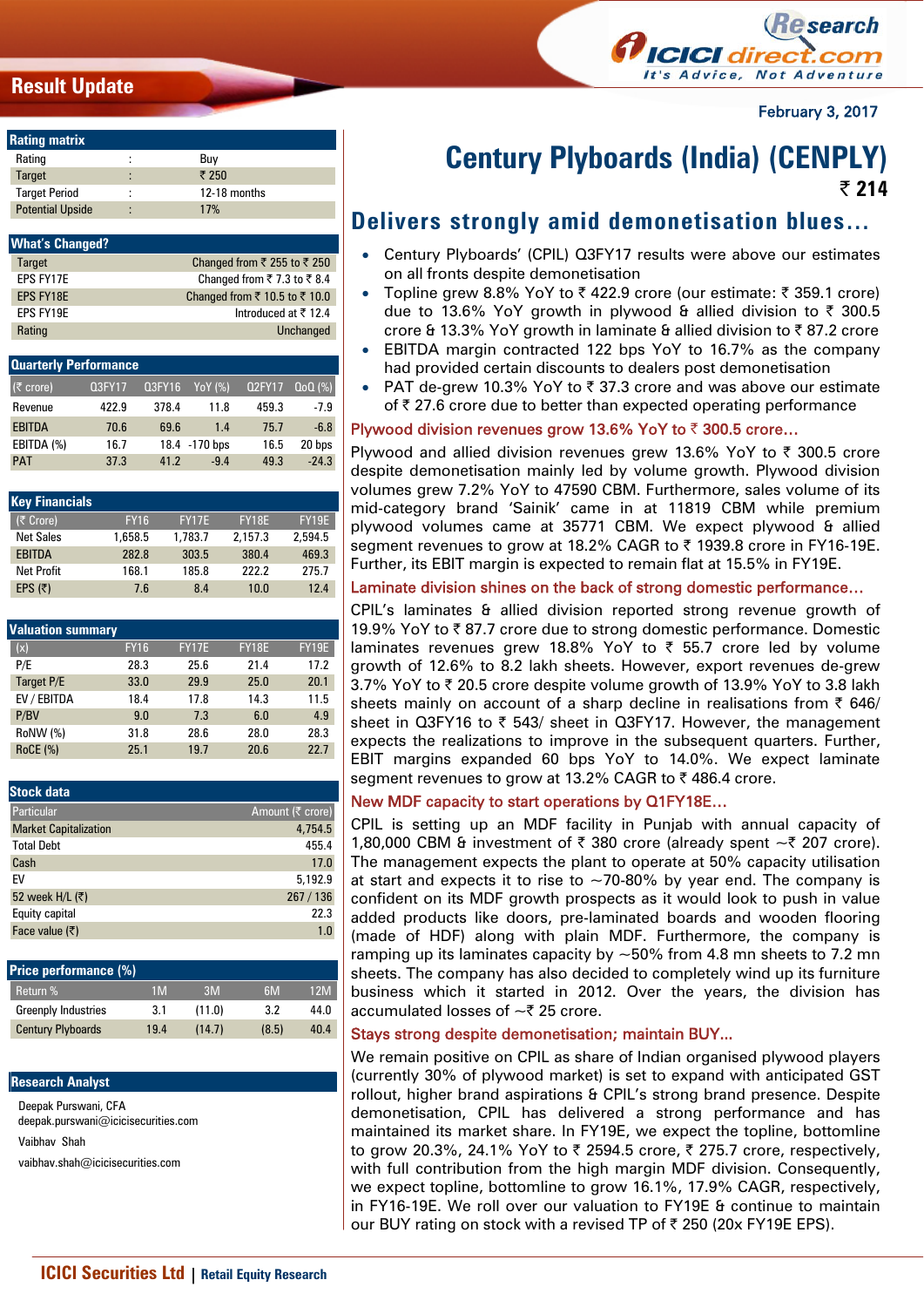

## **Variance analysis**

| Particular                        | 03FY17 | <b>Q3FY17E</b> | Q3FY16  | $YoY$ Chg $\overline{(*)}$ | <b>Q2FY17</b> | QoQ Chg (%) | <b>Comments</b>                                                                                                                                                                                            |
|-----------------------------------|--------|----------------|---------|----------------------------|---------------|-------------|------------------------------------------------------------------------------------------------------------------------------------------------------------------------------------------------------------|
| <b>Net Sales</b>                  | 422.9  | 359.1          | 378.4   | 11.8                       | 459.3         | $-7.9$      | Topline growth could be attributed to 13.6% YoY growth in plywood<br>& allied division to ₹ 300.5 crore and 13.3% YoY growth in the<br>laminate & allied division to ₹87.2 crore                           |
| Other Income                      | 0.0    | 1.3            | 0.8     | $-96.4$                    | 1.3           | $-97.8$     |                                                                                                                                                                                                            |
|                                   |        |                |         |                            |               |             |                                                                                                                                                                                                            |
| <b>Material Consumed</b>          | 144.8  | 128.0          | 153.4   | $-5.6$                     | 143.2         | 1.1         |                                                                                                                                                                                                            |
| <b>Purchase of Stock in Trade</b> | 73.7   | 69.9           | 61.2    | 20.5                       | 89.2          | $-17.4$     |                                                                                                                                                                                                            |
| Changes in Inventories of WIP     | 1.6    | 6.3            | $-30.8$ | $-105.2$                   | 8.1           | $-80.2$     |                                                                                                                                                                                                            |
| Loss/(Gain) on Forex Fluctuation  | $-3.3$ | 0.0            | $-3.0$  | 8.3                        | $-0.9$        | 268.1       |                                                                                                                                                                                                            |
| <b>Employee Benefit Expenses</b>  | 63.8   | 62.4           | 58.8    | 8.5                        | 62.4          | 2.1         |                                                                                                                                                                                                            |
| <b>Other Expenses</b>             | 74.4   | 60.1           | 71.4    | 4.2                        | 85.0          | $-12.5$     |                                                                                                                                                                                                            |
|                                   |        |                |         |                            |               |             |                                                                                                                                                                                                            |
| <b>EBITDA</b>                     | 70.6   | 51.9           | 69.6    | 1.4                        | 75.7          | $-6.8$      |                                                                                                                                                                                                            |
| EBITDA Margin (%)                 | 16.7   | 14.3           | 18.4    | $-170$ bps                 | 16.5          | 20 bps      | EBITDA margins contracted as the company had provided certain<br>discounts to dealers post demonetization                                                                                                  |
| <b>Depreciation</b>               | 15.0   | 12.6           | 11.4    | 31.6                       | 12.6          | 18.5        |                                                                                                                                                                                                            |
| Interest                          | 11.2   | 7.9            | 11.0    | 1.7                        | 6.0           | 85.7        |                                                                                                                                                                                                            |
| <b>PBT</b>                        | 44.5   | 32.7           | 48.0    | $-7.4$                     | 58.4          | $-23.8$     |                                                                                                                                                                                                            |
| Taxes                             | 7.2    | 5.1            | 6.9     | 4.3                        | 9.1           | $-21.1$     |                                                                                                                                                                                                            |
| <b>PAT</b>                        | 37.3   | 27.6           | 41.2    | $-9.4$                     | 49.3          | $-24.3$     | PAT de-grew by 9.4% YoY to ₹ 37.3 crore. However, it was above<br>our estimate of $\bar{\tau}$ 27.6 crore mainly on account of better than<br>expected operating performance despite demonetization impact |

Source: Company, ICICIdirect.com Research

| <b>Change in estimates</b> |            |              |           |            |              |            |              |                                                                                                        |
|----------------------------|------------|--------------|-----------|------------|--------------|------------|--------------|--------------------------------------------------------------------------------------------------------|
| <b>Particulars</b>         |            | <b>FY17E</b> |           |            | <b>FY18E</b> |            | <b>FY19E</b> | <b>Comments</b>                                                                                        |
| $($ ₹ crore)               | <b>Old</b> | <b>New</b>   | % change  | <b>Old</b> | <b>New</b>   | $%$ change | Introduced   |                                                                                                        |
| Revenue                    | 1,818.1    | 1,783.7      | $-1.9$    | 2,350.2    | 2,157.3      | $-8.2$     |              | 2,594.5 We have revised our volume estimates after factoring in a<br>dip in demand post demonetization |
| EBITDA                     | 317.4      | 303.5        | $-4.4$    | 409.4      | 380.4        | $-7.1$     | 469.3        |                                                                                                        |
| <b>EBITDA Margin (%)</b>   | 17.5       | 17.0         | $-48$ bps | 17.4       | 17.6         | 23 bps     | 18.1         |                                                                                                        |
| <b>PAT</b>                 | 185.7      | 185.8        | 0.0       | 233.4      | 222.2        | $-4.8$     | 275.7        |                                                                                                        |
| EPS $(5)$                  | 8.4        | 8.4          | 0.0       | 10.5       | 10.0         | $-4.8$     | 12.4         |                                                                                                        |

Source: Company, ICICIdirect.com Research

| <b>Assumptions</b>               |             |              |              |              |              |              |         |            |                                              |
|----------------------------------|-------------|--------------|--------------|--------------|--------------|--------------|---------|------------|----------------------------------------------|
|                                  |             |              |              | Current      |              | Earlier      |         | Introduced | <b>Comments</b>                              |
| <b>Volume Assumptions</b>        | <b>FY14</b> | <b>FY15</b>  | <b>FY16</b>  | <b>FY17E</b> | <b>FY18E</b> | <b>FY17E</b> | FY18E   | FY19E      |                                              |
| Plywood & Veneer(In CBM)         | 221,355     | 234,000      | 241.794      | 253,538      | 267,430      | 260.195      | 274,856 |            | 291,418 We have revised our volume estimates |
|                                  |             |              |              |              |              |              |         |            | downwards after factoring in the impact of   |
|                                  |             |              |              |              |              |              |         |            | demonetization                               |
| MDF (CBM)                        |             | $\mathbf{0}$ | $\mathbf{0}$ | $\mathbf{0}$ | 90,000       | 0            | 117,000 | 162,000    |                                              |
| Laminate Sheets (In Mn)          | 2.9         | 3.6          | 4.3          | 5.0          | 5.8          | 5.2          | 5.4     | 6.5        |                                              |
| Pre-laminated Boards (In Mn SQM) | 1.1         | 1.3          | 1.0          | 0.8          | 0.9          | 0.7          | 1.4     | 1.0        |                                              |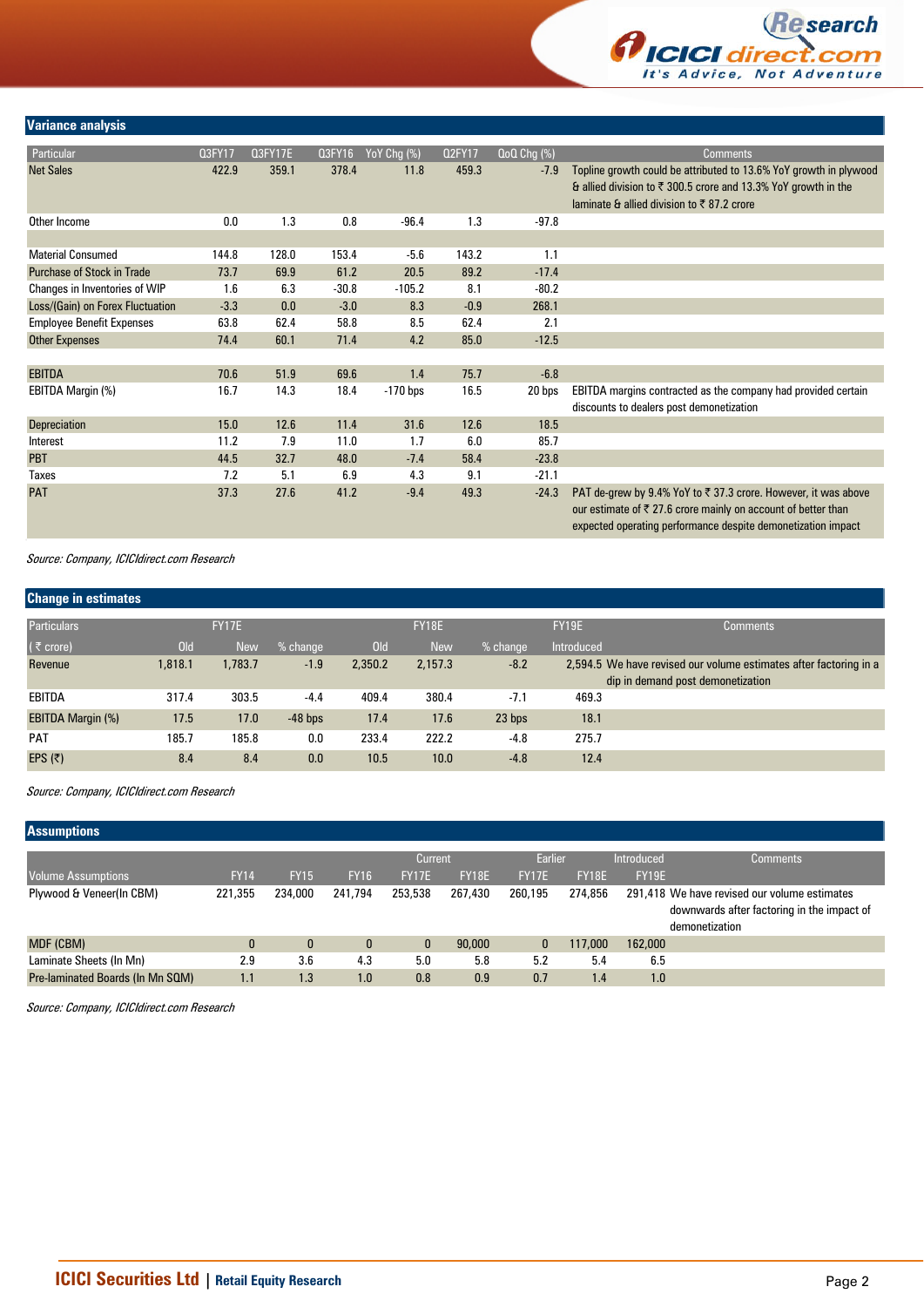

# **Company Analysis**

#### **Leading plywood player in India…**

CPIL, with seven manufacturing plants and an aggregating capacity of 209,420 CBM, is a leading plywood player in India. At CPIL, one of the principal initiatives that were taken was the prudent addition to the capacity of respective businesses. This decision to increase production capacity in the midst of an economic slowdown was CPIL's conviction in long-term prospects, relatively better equipment value during such periods and quicker delivery

In Q3FY17, plywood and allied division revenues grew 13.6% YoY to  $\bar{\tau}$  300.5 crore despite demonetisation mainly led by volume growth. Plywood division volumes grew 7.2% YoY to 47590 CBM.



Source: Company, ICICIdirect.com, Research

Going ahead, we expect plywood sales volume to be at 291418 CBM in FY19E with average realisation of  $\bar{\tau}$  51542 per CBM. This would lead to revenue CAGR of 18.2% during FY16-19E to ₹ 1939.8 crore.

**Exhibit 3: Plywood sales volume and average realisation** 



Source: Company, ICICIdirect.com, Research

#### **Exhibit 4: Plywood revenue and growth trend**

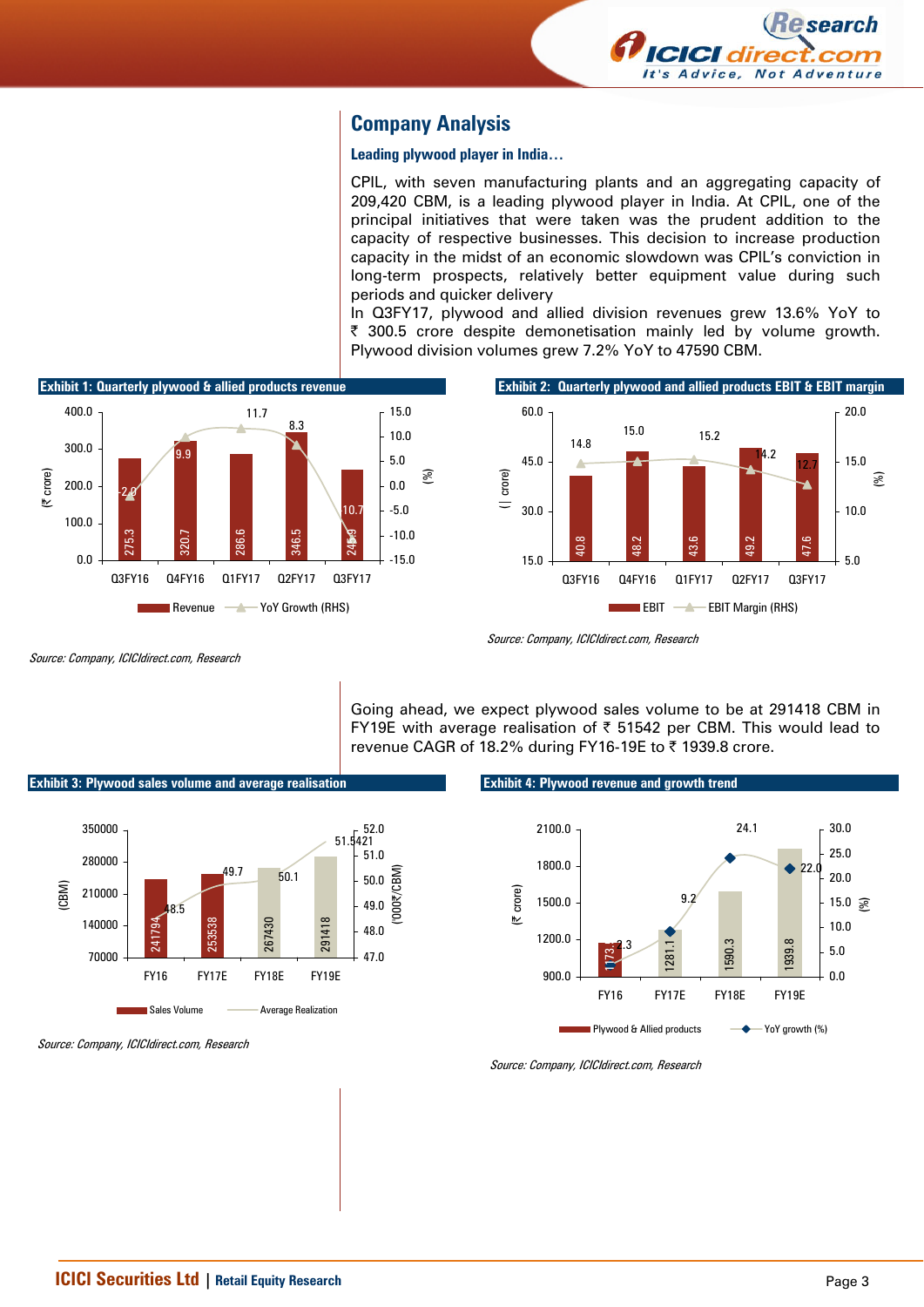

#### **Laminate business: well poised in terms of capacity…**

At a very early stage, CPIL recognised the need to cater to customers with a growing supply of varied interior products. Hence, the company extended from manufacture of plywood to laminates, decorative veneers etc. facilitating cross sale, superior leverage of existing brand and a better use of a robust dealer network. After creating a strong brand recall in plywood and leveraging it, going ahead, CPIL would now be focusing on the laminate segment through aggressive brand spending. Going ahead, we expect enhanced capacity and branding to lead to an increase in market share and, in turn, robust revenue growth. Operating leverage would lead to an increase in margins and, in turn, higher profitability.

In Q3FY17, CPIL's laminates and allied division reported strong revenue growth of 19.9% YoY to  $\bar{\tau}$  87.7 crore on the back of strong domestic performance. Domestic laminates revenues grew by 18.8% YoY to  $\bar{\tau}$  55.7 crore led volume growth of 12.6% to 8.2 lakh sheets. However, the export revenues de-grew 3.7% YoY to  $\bar{\tau}$  20.5 crore despite volume growth of 13.9% YoY to 3.8 lakh sheets mainly on account of sharp decline in realizations from ₹ 646/sheet in Q3FY16 to ₹ 543/sheet in Q3FY17. Further, the EBIT margins expanded 60 bps YoY to 14.0%. Going ahead, we expect revenues to grow at 13.2% CAGR to  $\bar{\tau}$  486.4 crore during FY16-19E



Source: Company, ICICIdirect.com, Research

#### **Exhibit 8: Laminate revenue and growth trend**





Source: Company, ICICIdirect.com, Research

8.1

 $0.0$ 20.0 40.0 60.0 80.0 100.0

(| crore)



Source: Company, ICICIdirect.com Research

**Exhibit 7: Laminate sales volume and average realisation trend** 

77.4 92.3 79.5 98.0 87.7

Q3FY16 Q4FY16 Q1FY17 Q2FY17 Q3FY17

Revenue **Way Yoy Growth (RHS)** 

3.4

 $10.7$  13.3

 $-15.0$ 

0.0

15.0

(%)

30.0

**Exhibit 5: Quarterly laminate & allied products revenue** 

14.7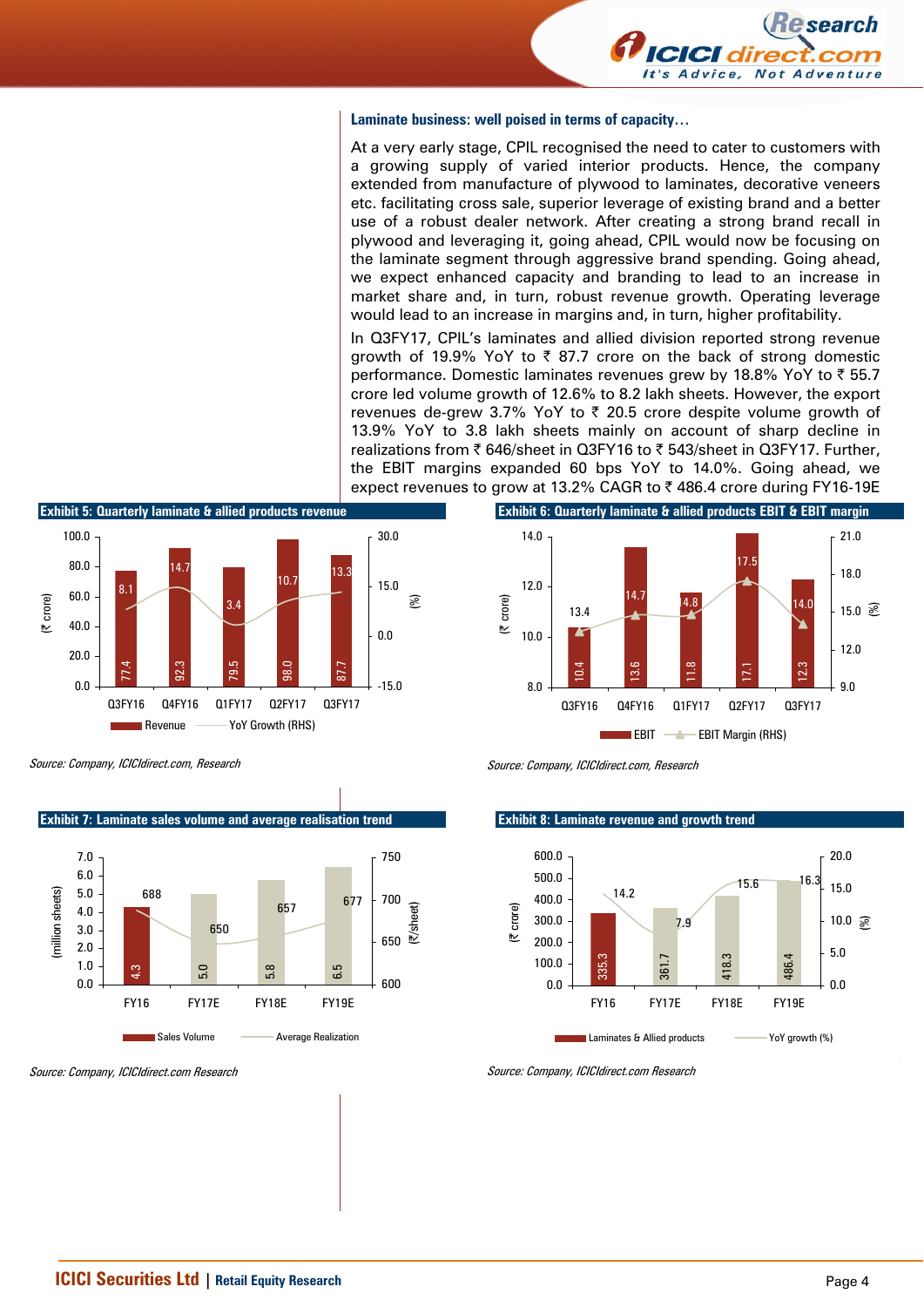

We expect revenues to witness robust growth of 16.1% CAGR to ₹ 2594.5 crore in FY16-19E

#### **Net revenues to grow at 16.1% CAGR in FY16-19E…**

On the basis of our demand drivers, we expect the plywood and panel industry to grow at a decent rate. With the structural shift in the industry, we believe CPIL would be a key beneficiary, going ahead. CPIL's strong brand equity, raw material security and robust distribution network would give a significant boost to its revenues in the coming years. The company has been able to counter a progressive commoditisation of plywood with increased realisation of its well established brands. Hence, CPIL's products command 15-30% premium over other products. Consequently, we estimate CPIL's net revenue will grow at 16.1% CAGR to ₹ 2594.5 crore over FY16-19E.



**Exhibit 10: Total net revenue trend** 



Source: Company, ICICIdirect.com Research

We expect EBIT margin to expand 90 bps to 15.6% post change in product mix with revenues flowing in from value added products over FY16-19E.



#### **EBIT margin expected to expand on back of operating leverage…**

CPIL's prudent strategy to augment the capacity in both plywood and laminates in challenging times for the business would benefit in times of rebound. The plywood division and laminate division were operating at 85% and 89% of their respective capacities as on FY16. Hence, going ahead, we expect operating leverage to play out well for CPIL. Consequently, EBIT is expected to grow at 18.3% CAGR to  $\bar{\tau}$  404.5 crore during FY16-19E. We expect the EBIT margin to expand 90 bps to 15.6% post change in product mix with revenues flowing in from value added products over FY16-19E.





Source: Company, ICICIdirect.com Research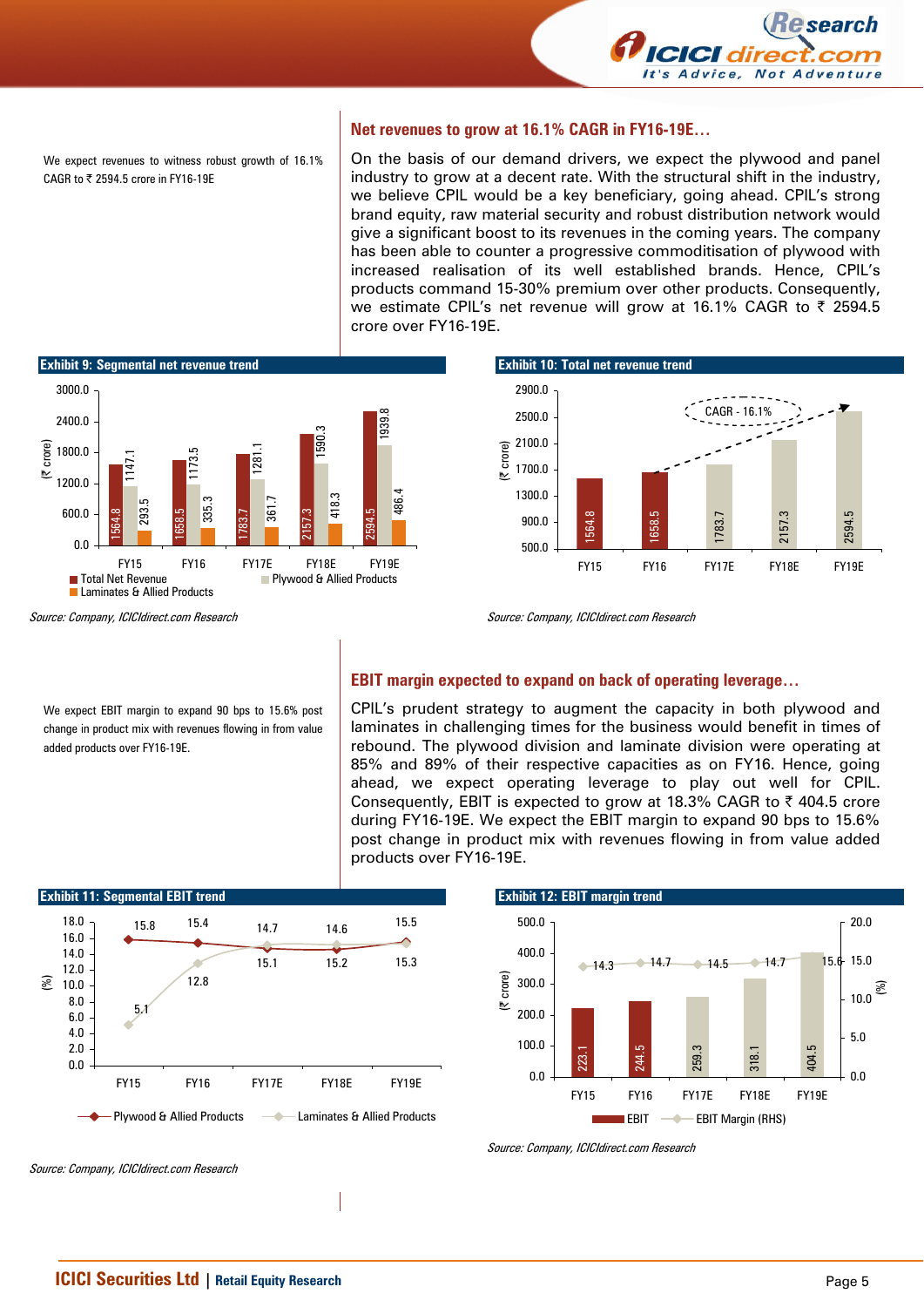

We envisage healthy bottomline growth of 17.9% CAGR during FY16-19E to  $\overline{\zeta}$  275.7 crore aided mainly by the strong topline performance and margin show

## **PAT to grow at 17.9% CAGR in FY16-19E…**

CPIL imports substantially for its raw material requirements. The company reviews foreign currency risk periodically and takes hedging initiatives accordingly. In FY14, due to forex volatility, CPIL had to book losses worth  $\sim$  744 crore on its un-hedged open positions of buyer's credit, which impacted its bottomline substantially. With a strong brand recall, robust distribution network, structural change in raw material procurement method and expansion in margin on account of operating leverage, we expect earnings to grow at a faster pace, going ahead. Hence, we anticipate bottomline will grow at 17.9% CAGR to  $\bar{\tau}$  275.7 crore on the back of strong revenue growth and margin show.





Source: Company, ICICIdirect.com Research

#### **Healthy return ratios…**

The average RoE and RoCE of CPIL during FY09-15 have remained at the level of 24.4% and 18.8%, respectively. Going forward, RoE and RoCE should moderate to 28.3% and 22.7%, respectively in FY19E.

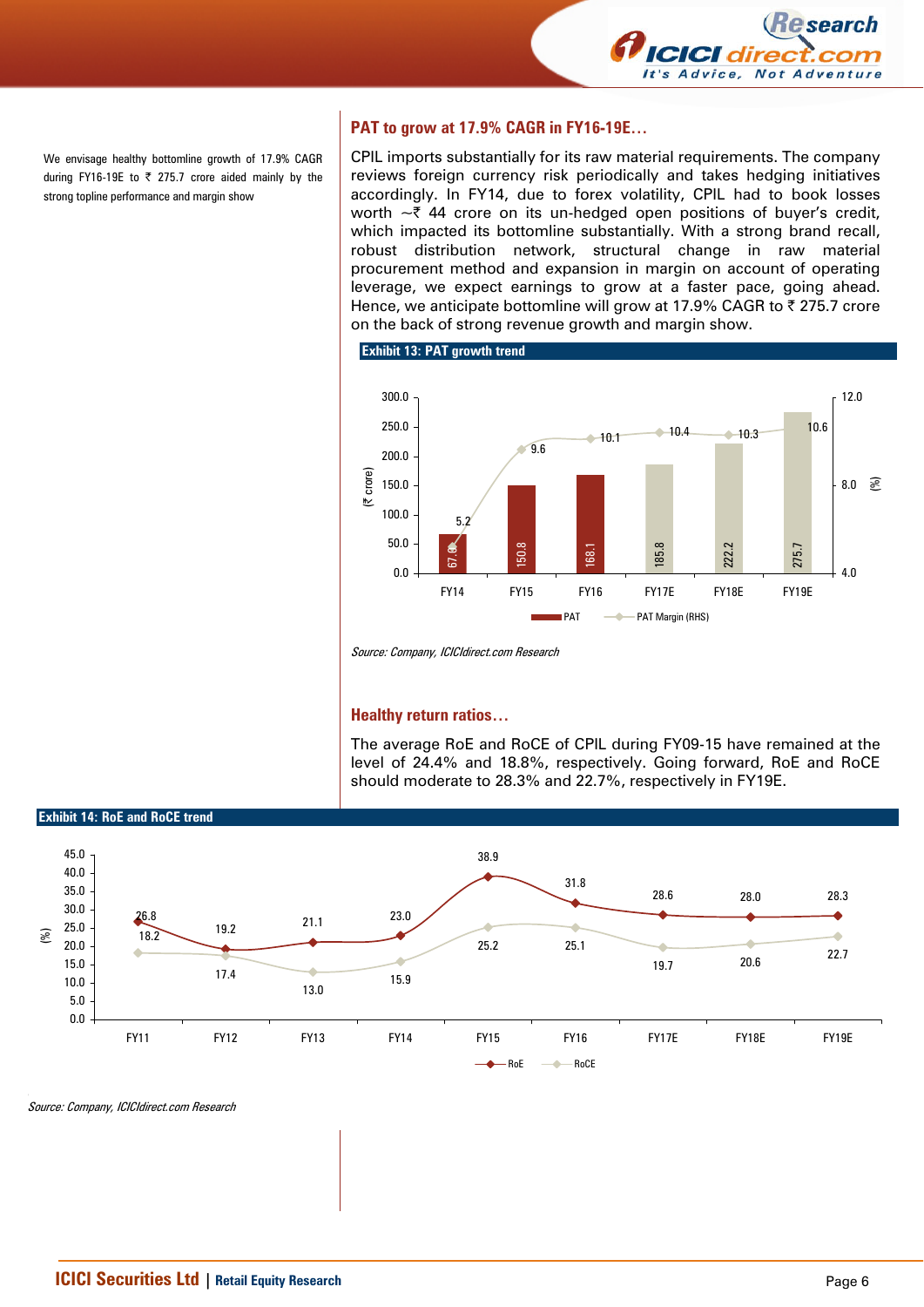

# **Conference Call Highlights**

- MDF plant: CPIL's 600 CBM/ day capacity MDF plant is expected to come on stream by April, 2017. It entails an investment of  $\bar{\tau}$  380 crore with  $\bar{\tau}$  207 crore spent till December, 2016. The company would also use the MDF produce to make value added products like doors, pre-laminated boards. While it would also produce high density fibreboard (HDF) for manufacturing wooden flooring
- Market share: The company looked to maintain market share in difficult times post demonetisation. Hence, it gave dealers some discounts which led to a margin contraction. However, going forward, the management has indicated that they would reduce these discounts over the time
- **Demonetisation impact:** The management believes that demonetisation impact is over as the company witnessed  $\sim$ 5% growth in January, 2017. Though the unorganised sector is still witnessing problems, the company believes that it has a great opportunity to capture market share from unorganised players post demonetisation
- Pre-lam particle board plant: Currently, the company has a capacity of producing 1000 boards/day at its pre-lam unit and it would augment its capacity to 3000 boards/day by commissioning one more unit in next 3-4 months
- **Commercial veneer:** The realisations of commercial veneer increased sharply during the quarter as company sold premium veneer. It expects to maintain such realizations, going forward
- **Pricing changes:** The company has not taken any price hikes post demonetisation. It would benefit from softening raw material prices and so would look to maintain prices, going forward before the final rate of GST is known. Further, the unorganised players have already take price hikes of  $~5\%$  post demonetisation and could also take further price hikes. This would lead to contraction in price differential between organised and un-organised products which would help the company gain market share from unorganised players
- Winding up furniture business: The company has decided to completely wind up its furniture business which it started in 2012. Over the years, the division has accumulated losses of  $\sim$  7 25 crore
- Laminates capacity expansion: The company is planning to rampup its laminates capacity by 50% to 7.2 mn sheets
- GST rate: The management expects a GST rate of either 18% against the current incidence of  $\sim$ 27-29%. Post GST implementation, a level playing field would be established and organised players are set to benefit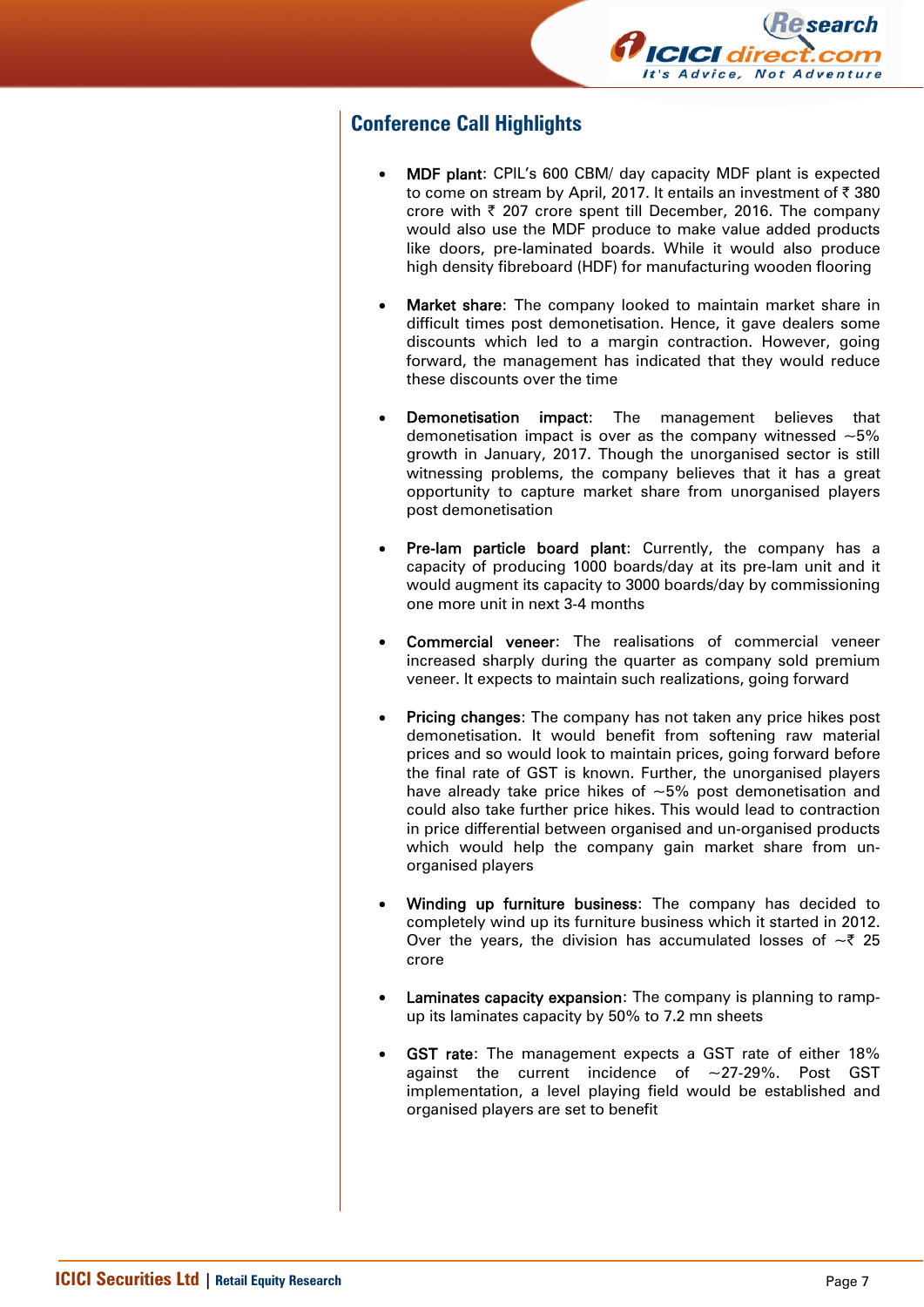

We maintain a **BUY** recommendation on CPIL with a target price of ₹ 250/share. Our target price implies 20x FY19E EPS.

# **Valuation**

We remain positive on CPIL as share of Indian organised plywood players (currently 30% of plywood market) is set to expand with anticipated GST rollout, higher brand aspirations & CPIL's strong brand presence. Despite demonetisation, CPIL has delivered a strong performance and has maintained its market share. In FY19E, we expect the topline/bottomline to grow by 20.3%, 24.1% YoY to ₹ 2594.5 crore, ₹ 275.7 crore, respectively, with full contribution from the high margin MDF division. Consequently, we expect topline, bottomline to grow 16.1%, 17.9% CAGR in FY16-19E. We have rolled over our valuation to FY19E. We continue to maintain our BUY recommendation on the stock with a revised TP of ₹ 250 (20x FY19E EPS).

|              | <b>Exhibit 15: Valuation Metrics</b> |        |            |        |      |              |             |             |
|--------------|--------------------------------------|--------|------------|--------|------|--------------|-------------|-------------|
|              | <b>Sales</b>                         | Growth | <b>EPS</b> | Growth |      | PE EV/EBITDA | <b>RoNW</b> | <b>RoCE</b> |
|              | $(5$ cr)                             | (%)    | (₹)        | (%)    | (x)  | (x)          | (%)         | (%)         |
| <b>FY16</b>  | 1658.5                               | 6.0    | 7.6        | 11.4   | 28.3 | 18.4         | 31.8        | 25.1        |
| <b>FY17E</b> | 1783.7                               | 7.6    | 8.4        | 10.5   | 25.6 | 17.8         | 28.6        | 19.7        |
| FY18E        | 2157.3                               | 20.9   | 10.0       | 19.6   | 21.4 | 14.3         | 28.0        | 20.6        |
| <b>FY19E</b> | 2594.5                               | 20.3   | 12.4       | 24.1   | 17.2 | 11.5         | 28.3        | 22.7        |





Source: Company, ICICIdirect.com Research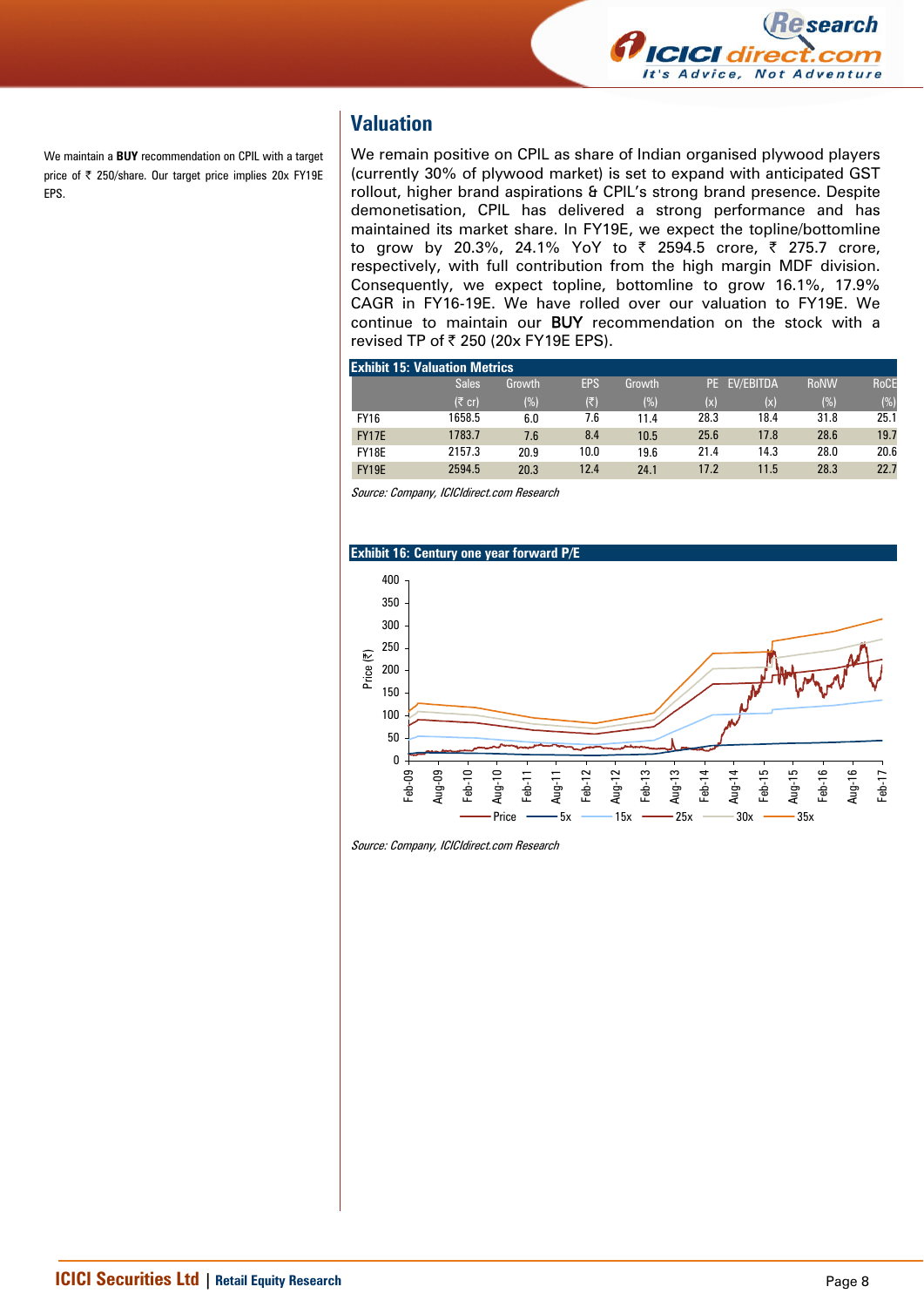



Source: Bloomberg, Company, ICICIdirect.com Research

| <b>Key events</b> |                                                                                                                              |
|-------------------|------------------------------------------------------------------------------------------------------------------------------|
| <b>Date</b>       | Event                                                                                                                        |
| FY04              | Rights issue 40% at $\bar{\tau}$ 30 premium                                                                                  |
| <b>FY04</b>       | Bonus 1:2 ratio                                                                                                              |
| <b>FY07</b>       | Acquires 51% stake in Auro Sundaram                                                                                          |
| <b>FY08</b>       | Stock split 1:10                                                                                                             |
| FY08              | Acquisition of Star Ferro & Cement Ltd                                                                                       |
| <b>FY09</b>       | CFS business becomes operational                                                                                             |
| <b>FY10</b>       | Acquires 51% stake in Aegis Business                                                                                         |
| <b>FY13</b>       | Demerger of Star Ferro and Cement Ltd                                                                                        |
| <b>FY13</b>       | Ventures into readymade furniture business                                                                                   |
| <b>FY14</b>       | Acquires 50% stake in Century Infotech                                                                                       |
| <b>FY14</b>       | Demerger of Aegis business                                                                                                   |
| <b>Nov-15</b>     | Plans to build an MDF facility in Punjab with annual capacity of 1,80,000 CBM with capital expenditure of $\sim$ ₹ 400 crore |

Source: Company, ICICIdirect.com Research

|                 | <b>Top 10 Shareholders</b>       | <b>Shareholding Pattern</b> |       |                               |     |               |        |          |          |          |
|-----------------|----------------------------------|-----------------------------|-------|-------------------------------|-----|---------------|--------|----------|----------|----------|
|                 | Rank Name                        | Latest Filing Date          |       | % 0/S Position (m) Change (m) |     | (in %)        | Mar-16 | $Jun-16$ | $Sen-16$ | $Dec-16$ |
|                 | Bhajanka (Sajjan)                | 31-Dec-16                   | 11.4% | 25.2                          | 0.0 | Promoter      | 73.3   | 73.3     | 72.2     | 72.0     |
| $\overline{2}$  | Agarwal (Sanjay)                 | $31 - Dec-16$               | 10.9% | 24.2                          | 0.0 | <b>Public</b> | 26.7   | 26.7     | 27.8     | 28.0     |
| 3               | Agarwal (Divya)                  | 31-Dec-16                   | 7.5%  | 16.7                          | 0.0 | Others        | 0.0    | 0.0      | 0.0      | 0.0      |
| $\overline{4}$  | Bhajanka (Santosh)               | $31 - Dec-16$               | 7.0%  | 15.6                          | 0.0 | <b>Total</b>  | 100.0  | 100.0    | 100.0    | 100.0    |
| 5               | Khemani (Vishnuprasad)           | 31-Dec-16                   | 5.7%  | 12.6                          | 0.0 |               |        |          |          |          |
| $6\overline{6}$ | Sriram Vanijya Pvt. Ltd.         | $31 - Dec - 16$             | 3.8%  | 8.5                           | 0.0 |               |        |          |          |          |
|                 | Brijdham Merchants Pvt. Ltd.     | 31-Dec-16                   | 3.5%  | 7.7                           | 0.0 |               |        |          |          |          |
| 8               | Sumangal International Pvt. Ltd. | $31 - Dec-16$               | 3.5%  | 7.7                           | 0.0 |               |        |          |          |          |
| 9               | Sumangal Business Pvt. Ltd.      | 31-Dec-16                   | 3.1%  | 6.8                           | 0.0 |               |        |          |          |          |
| 10              | Sriram Merchants Pvt. Ltd.       | 31-Dec-16                   | 3.0%  | 6.7                           | 0.0 |               |        |          |          |          |

Source: Reuters, ICICIdirect.com Research

### **Recent Activity**

|                                             |     |     | <b>Sells</b>                                          |        |                      |
|---------------------------------------------|-----|-----|-------------------------------------------------------|--------|----------------------|
| Investor name                               |     |     | Value (m) Shares (m) Investor name                    |        | Value (m) Shares (m) |
| Agarwal (Hari Prasad) HUF                   | 5.7 | 1.6 | Norges Bank Investment Management (NBIM)              | $-6.1$ | $-2.5$               |
| Sundaram Asset Management Company Limited   | 2.2 | 0.7 | Franklin Templeton Asset Management (India) Pvt. Ltd. | $-3.2$ | $-1.0$               |
| Kajaria (Sonu)                              | 1.6 |     | 0.6 Wellington Management Company, LLP                | $-2.7$ | $-0.9$               |
| <b>BNP Paribas Asset Management, Inc.</b>   |     |     | 0.4 J.P. Morgan Asset Management (Hong Kong) Ltd.     | $-0.3$ | $-0.1$               |
| Canara Robeco Asset Management Company Ltd. | 0.4 |     | 0.1 Mondrian Investment Partners Ltd.                 | $-0.2$ | $-0.1$               |

Source: Reuters, ICICIdirect.com Research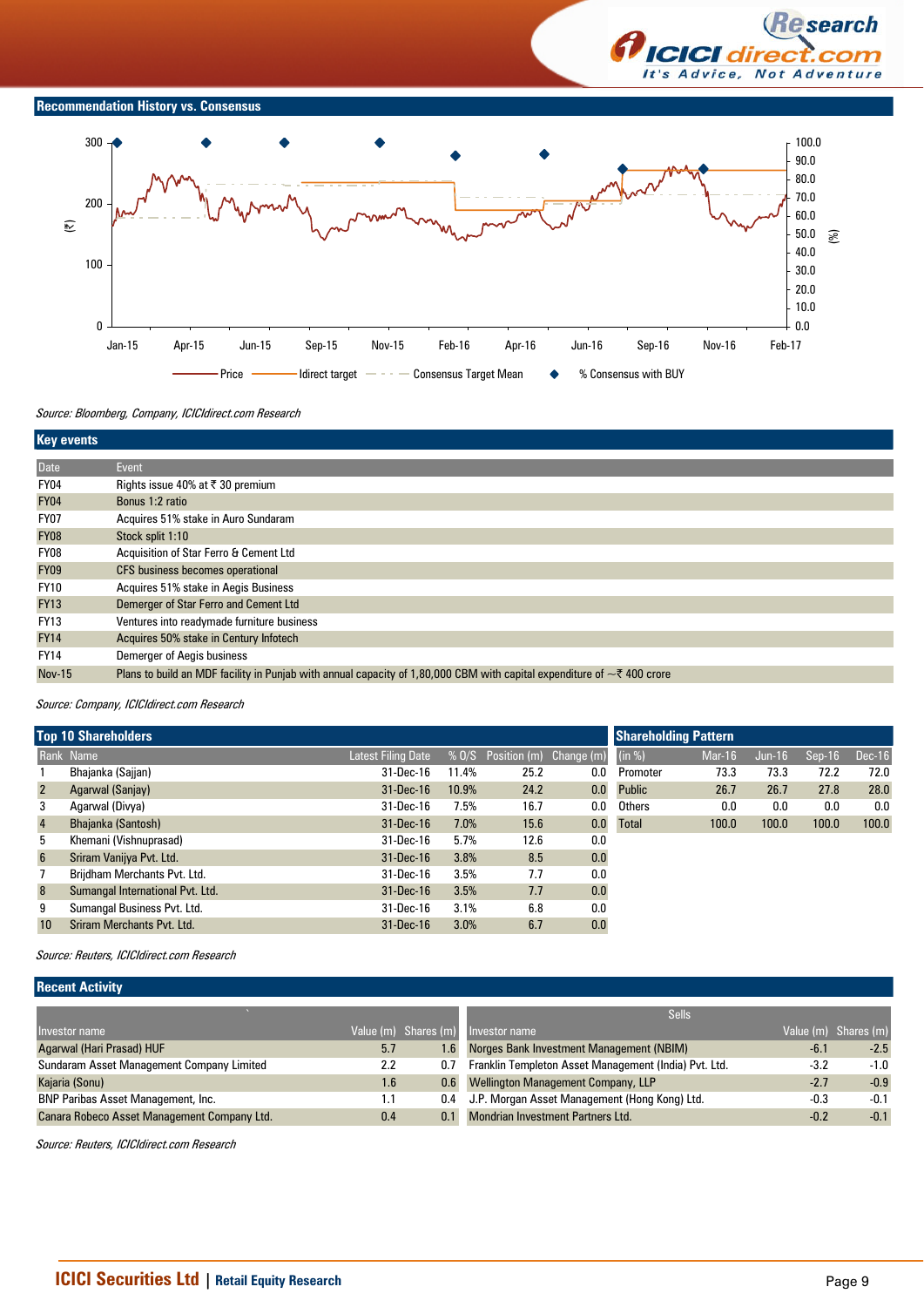

# **Financial summary**

| <b>Profit and loss statement</b> |             |              |              | $(5$ Crore)                  |
|----------------------------------|-------------|--------------|--------------|------------------------------|
| (そ Crore)                        | <b>FY16</b> | <b>FY17E</b> | <b>FY18E</b> | FY19E                        |
| <b>Net Sales</b>                 | 1,658.5     | 1,783.7      | 2,157.3      | 2,594.5                      |
|                                  |             |              |              |                              |
| <b>Raw Material Expense</b>      | 625.7       | 706.6        | 864.9        | 1,043.3                      |
| <b>Purchase of Traded Goods</b>  | 217.6       | 214.0        | 258.9        | 311.3                        |
| Employee benefit expenses        | 230.6       | 248.1        | 300.0        | 360.8                        |
| <b>Other Expenses</b>            | 301.7       | 311.5        | 353.1        | 409.8                        |
| <b>Total Expenses</b>            | 1,375.6     | 1,480.2      | 1,776.9      | 2,125.3                      |
| <b>EBITDA</b>                    | 282.8       | 303.5        | 380.4        | 469.3                        |
| Interest                         | 46.7        | 38.2         | 47.1         | 59.8                         |
| Depreciation                     | 44.6        | 50.5         | 69.2         | 72.3                         |
| Other income                     | 6.3         | 6.3          | 6.9          | 7.6                          |
| PBT                              | 197.7       | 221.2        | 271.0        | 344.7                        |
| <b>Exceptional Items</b>         | -           |              |              | $\qquad \qquad \blacksquare$ |
| <b>Taxes</b>                     | 29.7        | 35.4         | 48.8         | 68.9                         |
| <b>PAT</b>                       | 168.1       | 185.8        | 222.2        | 275.7                        |
| <b>PAT Growth rate</b>           | 11.4        | 10.5         | 19.6         | 24.1                         |
| <b>Adjusted EPS (Diluted)</b>    | 7.6         | 8.4          | 10.0         | 12.4                         |

Source: Company, ICICIdirect.com Research

| <b>Balance sheet</b>             |             |         |         | (₹ Crore) |
|----------------------------------|-------------|---------|---------|-----------|
| (₹ Crore)                        | <b>FY16</b> | FY17E   | FY18E   | FY19E     |
| <b>Liabilities</b>               |             |         |         |           |
| <b>Equity Capital</b>            | 22.3        | 22.3    | 22.3    | 22.3      |
| <b>Reserve and Surplus</b>       | 506.6       | 627.4   | 771.8   | 951.0     |
| <b>Total Shareholders funds</b>  | 528.9       | 649.6   | 794.1   | 973.3     |
| <b>Minority Interest</b>         |             |         |         |           |
| <b>Total Debt</b>                | 455.4       | 675.0   | 758.2   | 816.7     |
| Deferred Tax Liability           | (13.6)      | (13.6)  | (13.6)  | (13.6)    |
| <b>Total Liabilities</b>         | 971.0       | 1,311.0 | 1,539.0 | 1,776.0   |
| Assets                           |             |         |         |           |
| <b>Gross Block</b>               | 444.1       | 502.1   | 882.1   | 922.1     |
| Less Acc. Dep                    | 241.1       | 298.8   | 368.0   | 440.3     |
| <b>Net Block</b>                 | 202.9       | 203.3   | 514.1   | 481.7     |
| <b>Net Intangibles Assets</b>    | 1.2         | 2.7     | 4.8     | 7.6       |
| <b>Capital WIP</b>               | 93.2        | 394.1   | 113.1   | 113.1     |
| <b>Total Fixed Assets</b>        | 297.3       | 600.1   | 632.0   | 602.5     |
| Investments                      | 49.7        | 49.7    | 49.7    | 49.7      |
| Inventory                        | 275.2       | 273.7   | 331.0   | 398.1     |
| <b>Sundry Debtors</b>            | 289.8       | 337.2   | 413.7   | 497.6     |
| Loans & Advances                 | 176.8       | 190.2   | 230.0   | 276.6     |
| Cash & Bank Balances             | 19.0        | 14.0    | 67.2    | 173.5     |
| <b>Other Current Assets</b>      | 24.5        | 26.3    | 31.8    | 38.2      |
| <b>Total Current Assets</b>      | 785.2       | 841.3   | 1,073.8 | 1,384.0   |
| <b>Trade Payable</b>             | 84.8        | 97.7    | 118.2   | 142.2     |
| <b>Other Current Liabilities</b> | 67.8        | 72.6    | 86.8    | 103.5     |
| Provisions                       | 9.0         | 9.7     | 11.8    | 14.1      |
| <b>Net Current Assets</b>        | 623.6       | 661.3   | 857.0   | 1,124.2   |
| <b>Total Assets</b>              | 971.0       | 1,311.0 | 1,539.0 | 1.776.0   |

Source: Company, ICICIdirect.com Research

| <b>Cash flow statement</b>          |             |              |         | (₹ Crore) |
|-------------------------------------|-------------|--------------|---------|-----------|
| $(\bar{z}$ Crore)                   | <b>FY16</b> | <b>FY17E</b> | FY18E   | FY19E     |
| Profit after Tax                    | 168.1       | 185.8        | 222.2   | 275.7     |
| Depreciation                        | 44.6        | 50.5         | 69.2    | 72.3      |
| Interest                            | 46.7        | 38.2         | 47.1    | 59.8      |
| <b>Others</b>                       | (16.0)      | (5.6)        | 5.2     | (11.0)    |
| Cash Flow before wc changes         | 273.1       | 304.2        | 392.5   | 465.9     |
| Net Increase in Current Assets      | (25.4)      | (36.1)       | (60.9)  | (65.6)    |
| Net Increase in Current Liabilities | 41.7        | (34.6)       | (118.2) | (132.6)   |
| Net CF from operating activities    | 289.5       | 233.5        | 213.4   | 267.7     |
| (Purchase)/Sale of Fixed Assets     | (125.3)     | (50.8)       | (380.0) | (40.0)    |
| Net CF from Investing activities    | (128.7)     | (355.0)      | (118.4) | (63.6)    |
| Dividend                            | (60.1)      | (65.0)       | (77.8)  | (96.5)    |
| Interest paid                       | (46.9)      | (38.2)       | (47.1)  | (59.8)    |
| Inc / (Dec) in Loans                | (51.8)      | 219.6        | 83.2    | 58.5      |
| Net CF from Financing activities    | (158.8)     | 116.4        | (41.7)  | (97.8)    |
| Net Cash flow                       | 2.0         | (5.0)        | 53.2    | 106.3     |
| <b>Opening Cash</b>                 | 17.1        | 19.0         | 14.0    | 67.2      |
| Closing Cash/ Cash Equivalent       | 19.0        | 14.0         | 67.2    | 173.5     |

Source: Company, ICICIdirect.com Research

| <b>Key ratios</b>           |             |              |       |       |
|-----------------------------|-------------|--------------|-------|-------|
|                             | <b>FY16</b> | <b>FY17E</b> | FY18E | FY19E |
| Per Share Data (₹)          |             |              |       |       |
| FPS - Diluted               | 7.6         | 8.4          | 10.0  | 12.4  |
| Cash EPS                    | 9.6         | 10.6         | 13.1  | 15.7  |
| <b>Book Value</b>           | 23.8        | 29.2         | 35.7  | 43.8  |
| Dividend per share          | 1.0         | 2.9          | 3.5   | 4.3   |
| <b>Operating Ratios (%)</b> |             |              |       |       |
| <b>EBITDA / Net Sales</b>   | 17.1        | 17.0         | 17.6  | 18.1  |
| PAT / Net Sales             | 10.1        | 10.4         | 10.3  | 10.6  |
| <b>Inventory Days</b>       | 60.6        | 56.0         | 56.0  | 56.0  |
| Debtor Days                 | 63.8        | 69.0         | 70.0  | 70.0  |
| <b>Creditor Days</b>        | 18.7        | 20.0         | 20.0  | 20.0  |
| <b>Return Ratios (%)</b>    |             |              |       |       |
| RoE                         | 31.8        | 28.6         | 28.0  | 28.3  |
| RoCE                        | 25.1        | 19.7         | 20.6  | 22.7  |
| RoIC                        | 25.7        | 27.9         | 22.8  | 26.6  |
| <b>Valuation Ratios (x)</b> |             |              |       |       |
| EV / EBITDA                 | 18.4        | 17.8         | 14.3  | 11.5  |
| P/E (Diluted)               | 28.3        | 25.6         | 21.4  | 17.2  |
| EV / Net Sales              | 3.1         | 3.0          | 2.5   | 2.1   |
| Market Cap / Sales          | 2.9         | 2.7          | 2.2   | 1.8   |
| Price to Book Value         | 9.0         | 7.3          | 6.0   | 4.9   |
| Dividend Yield              | 0.5         | 1.4          | 1.6   | 2.0   |
| Solvency Ratios (x)         |             |              |       |       |
| Net Debt / Equity           | 0.8         | 1.0          | 0.9   | 0.7   |
| Debt / EBITDA               | 1.6         | 2.2          | 2.0   | 1.7   |
| <b>Current Ratio</b>        | 4.2         | 4.1          | 4.1   | 4.1   |
| <b>Quick Ratio</b>          | 2.4         | 2.5          | 2.5   | 2.5   |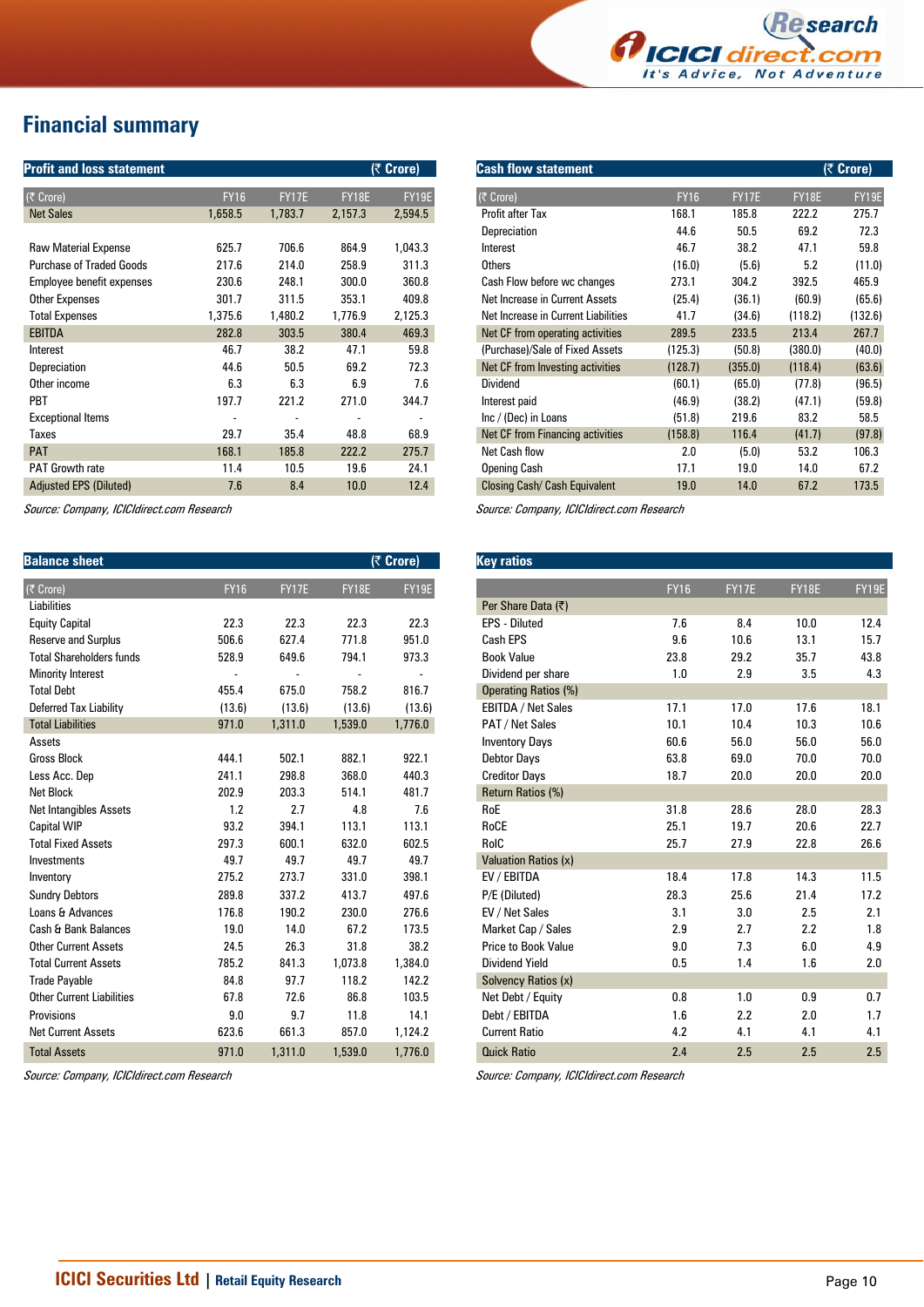

# ICICIdirect.com coverage universe (Plywood)

|                           | CMP                  |     |                       | M Cap |      | EPS (₹) |      |      | P/E(x) |      |           | EVIEBITDA(x) |      |     | P/B(x) |     |      | RoE (%) |                                                                                      |
|---------------------------|----------------------|-----|-----------------------|-------|------|---------|------|------|--------|------|-----------|--------------|------|-----|--------|-----|------|---------|--------------------------------------------------------------------------------------|
| Sector / Company          | $(\overline{\zeta})$ |     | $T P(\bar{z})$ Rating | (5C)  |      |         |      |      |        |      |           |              |      |     |        |     |      |         | FY16 FY17E FY18E FY16 FY17E FY18E FY16 FY17E FY18E FY16 FY17E FY18E FY16 FY17E FY18E |
| Century Plyboard (CENPLY) | 214                  | 250 | Buv                   | 4755  | 7.6  | 8.4     | 10.0 | 28.3 | 25.6   | 21.4 | 18.4 17.8 |              | 14.3 | 9.0 | 7.3    | 6.0 | 31.8 | 28.6    | 28.0                                                                                 |
| Greenply (MTML)           | 271                  | 265 | Hold                  | 3273  | 10.8 | 10.1    | 12.2 | 25.1 | 26.9   | 22.3 | 14.1      | 14.8         | 14.0 | 5.4 | 4.3    | 3.6 | 21.6 | 15.8    | 16.2                                                                                 |

 $\overline{\phantom{a}}$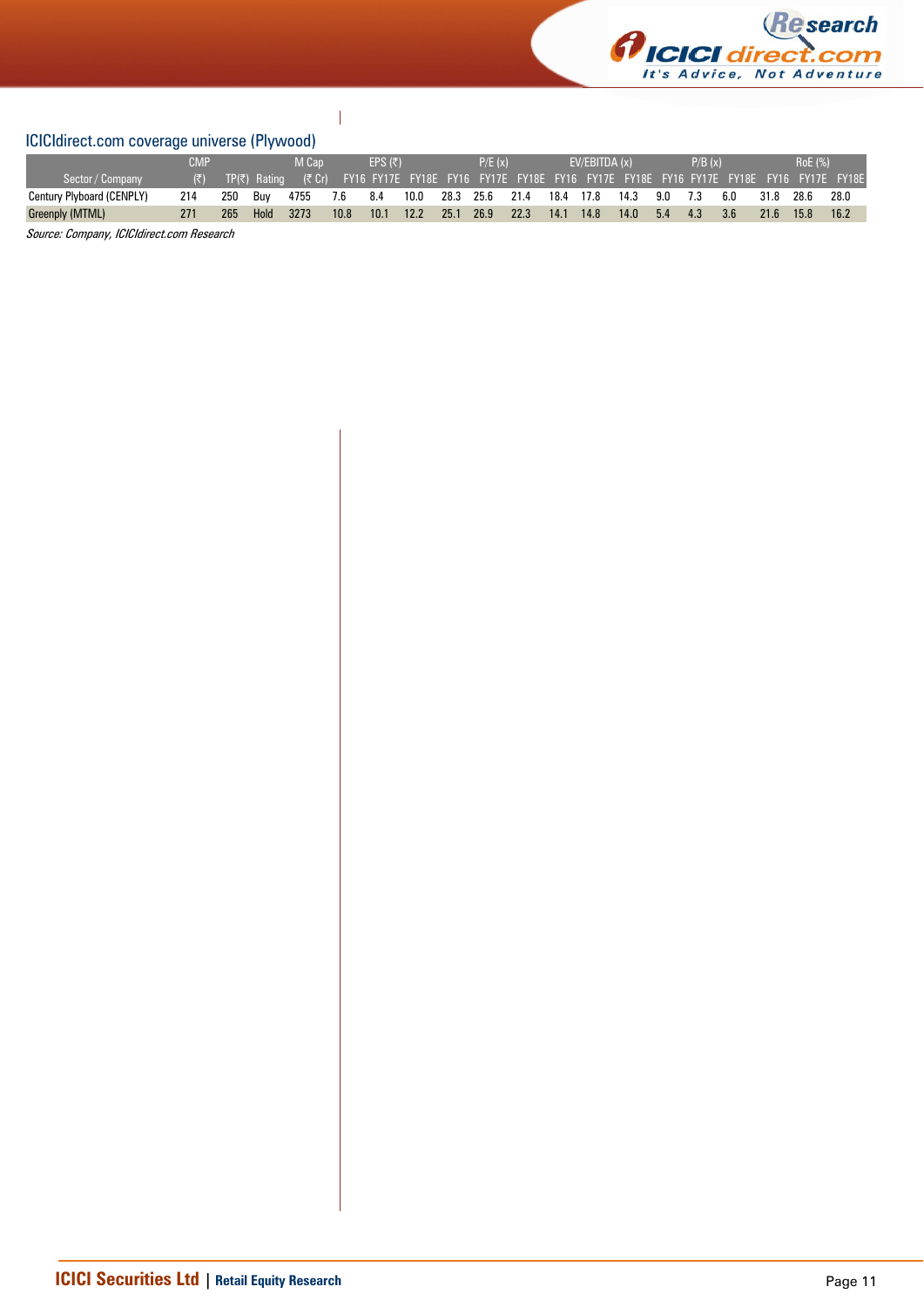

# RATING RATIONALE

ICICIdirect.com endeavours to provide objective opinions and recommendations. ICICIdirect.com assigns ratings to its stocks according to their notional target price vs. current market price and then categorises them as Strong Buy, Buy, Hold and Sell. The performance horizon is two years unless specified and the notional target price is defined as the analysts' valuation for a stock.

Strong Buy: >15%/20% for large caps/midcaps, respectively, with high conviction; Buy: >10%/15% for large caps/midcaps, respectively; Hold: Up to  $+/10%$ ; Sell: -10% or more;



Pankaj Pandey Head – Research pankaj.pandey@icicisecurities.com

ICICIdirect.com Research Desk, ICICI Securities Limited, 1st Floor, Akruti Trade Centre,

Road No 7, MIDC, Andheri (East) Mumbai – 400 093 research@icicidirect.com